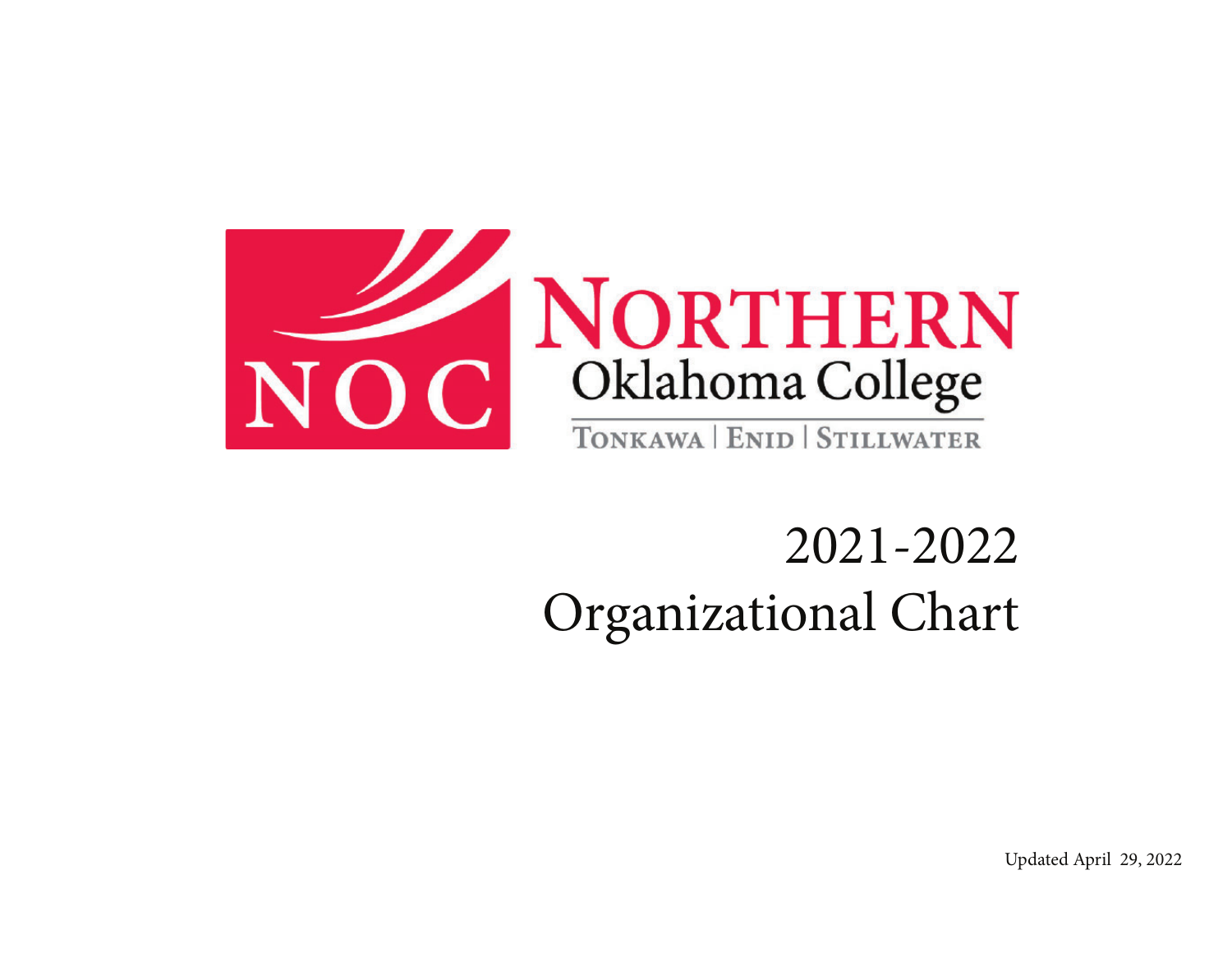

 $^\ast$  This chart reflects Executive Council members

\* Note: This document reflects only full-time employees and part-time employees with benefits.

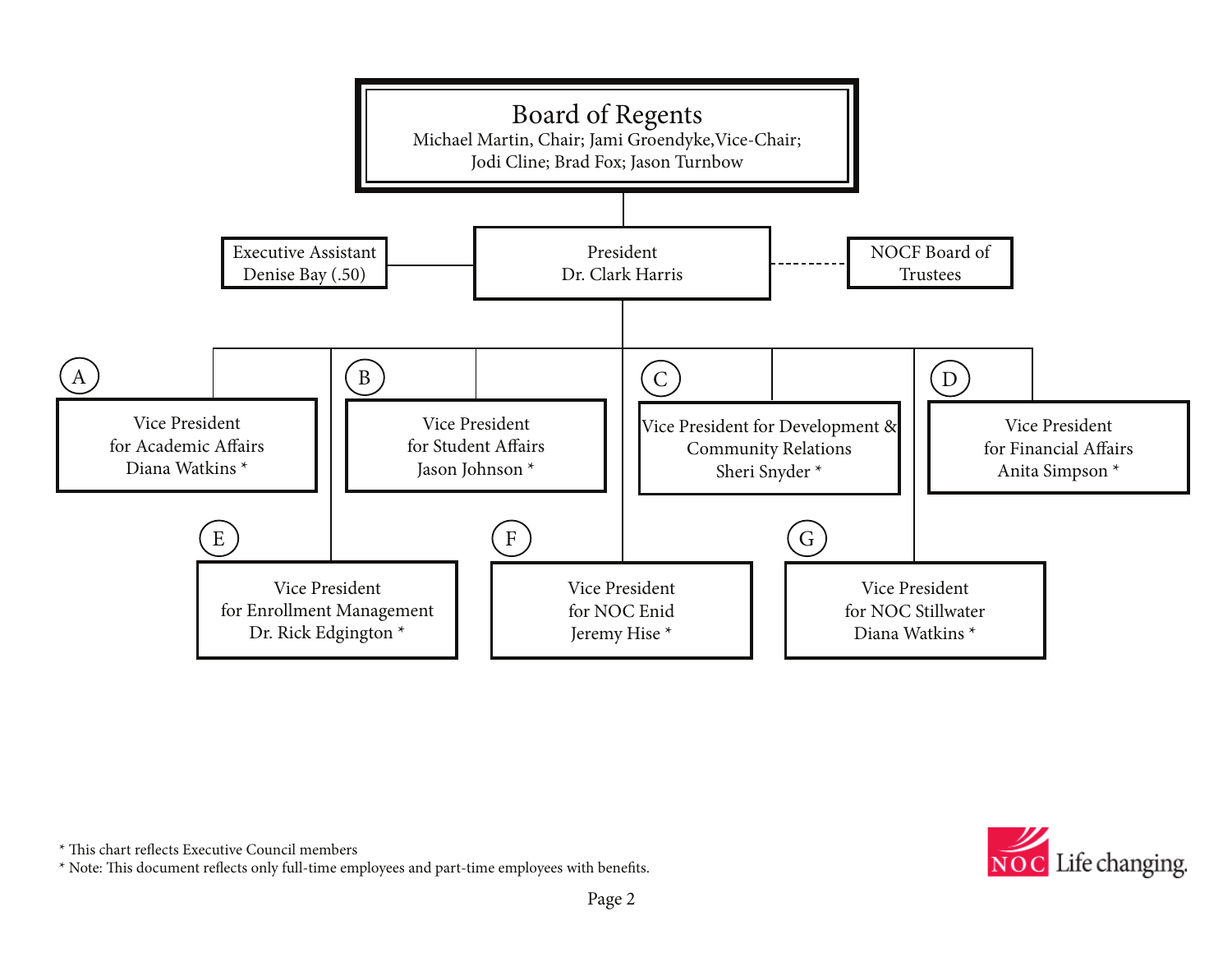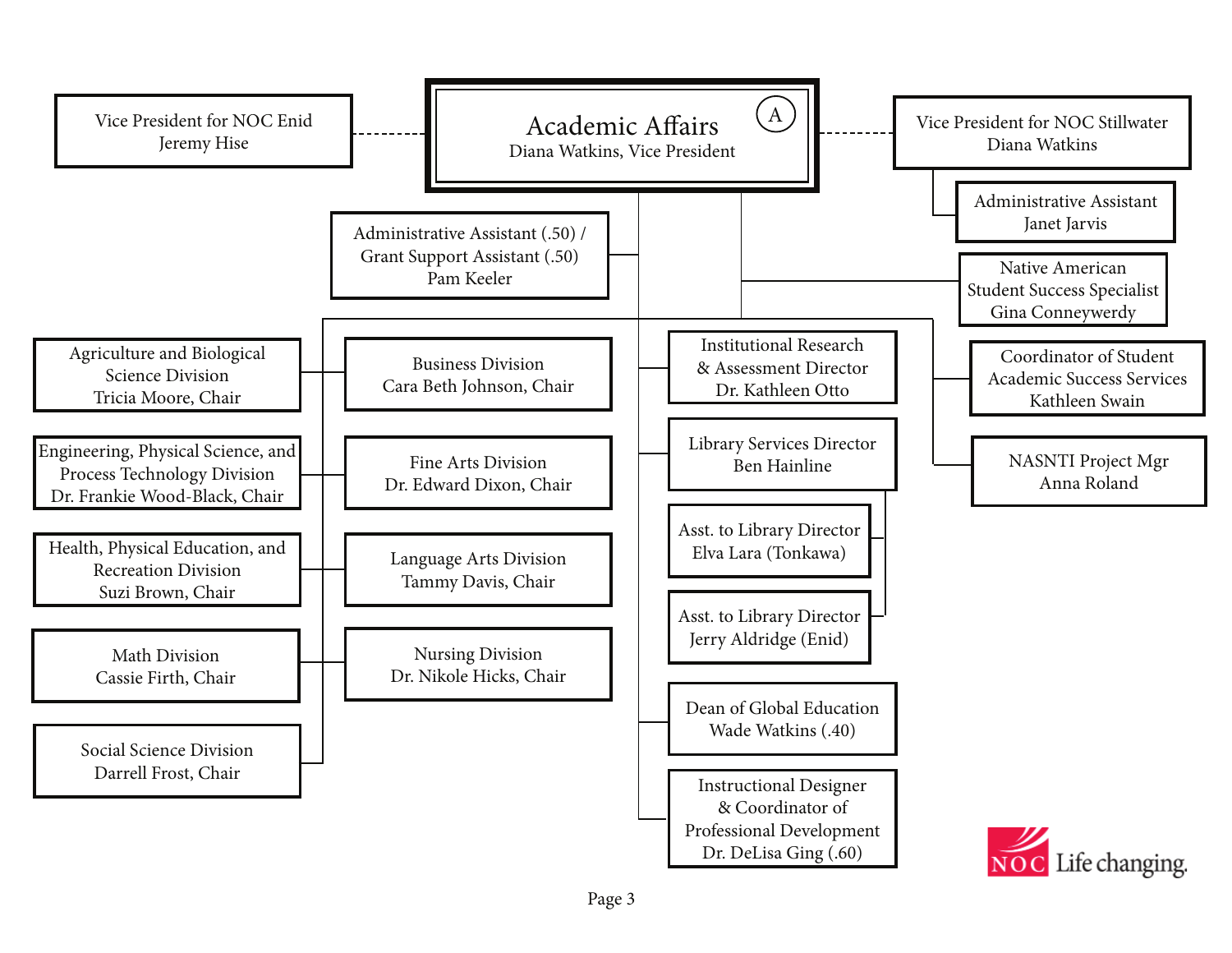

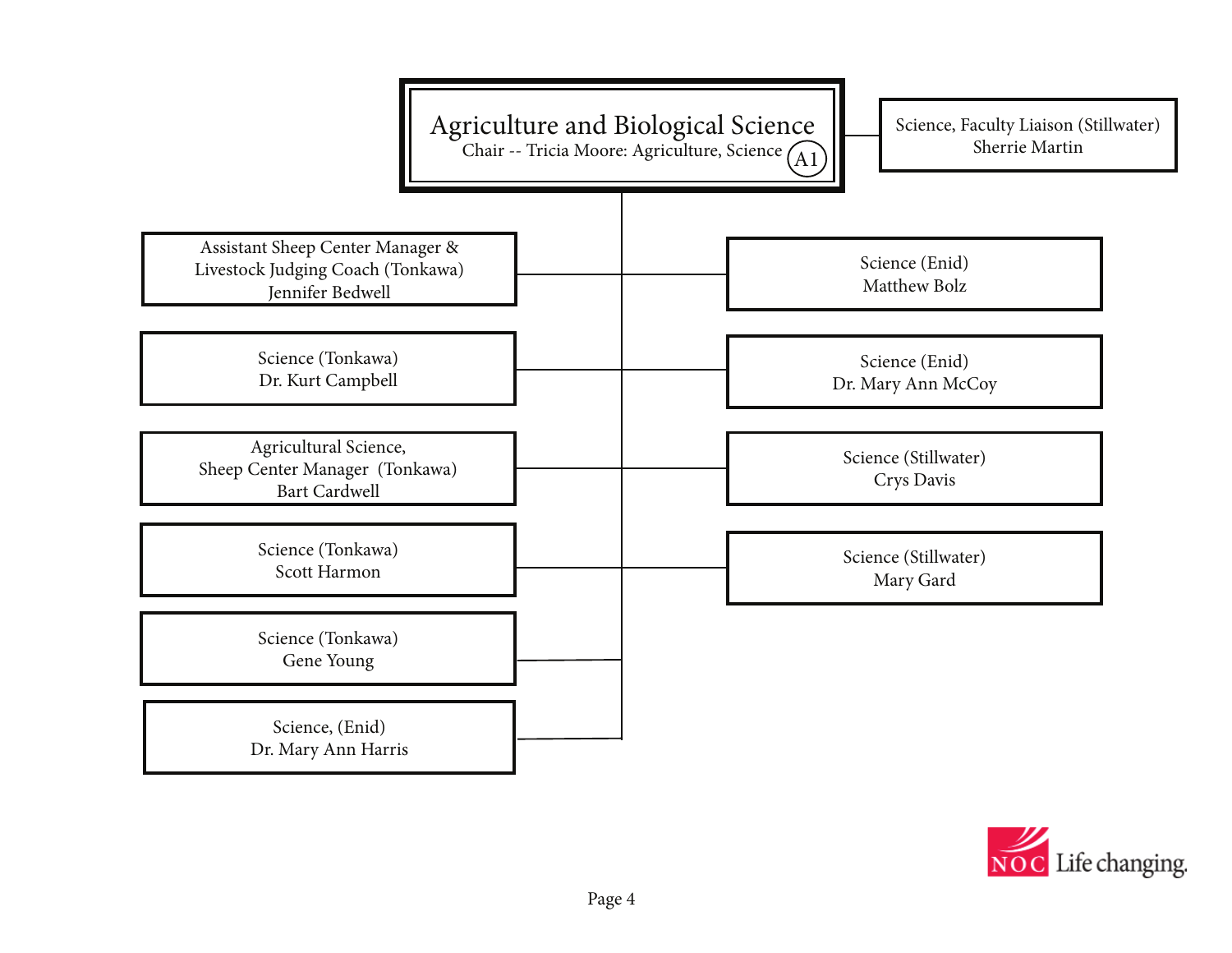

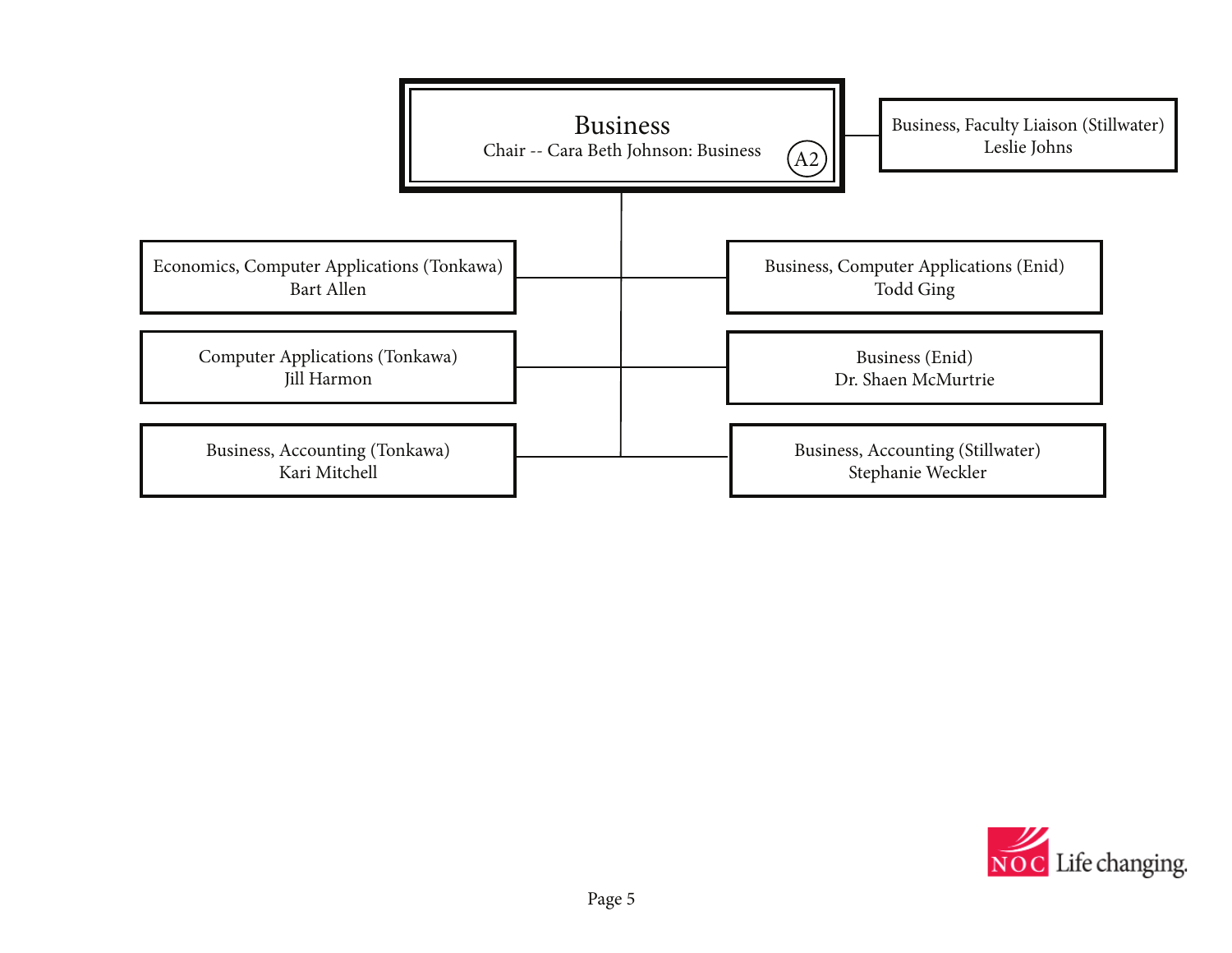

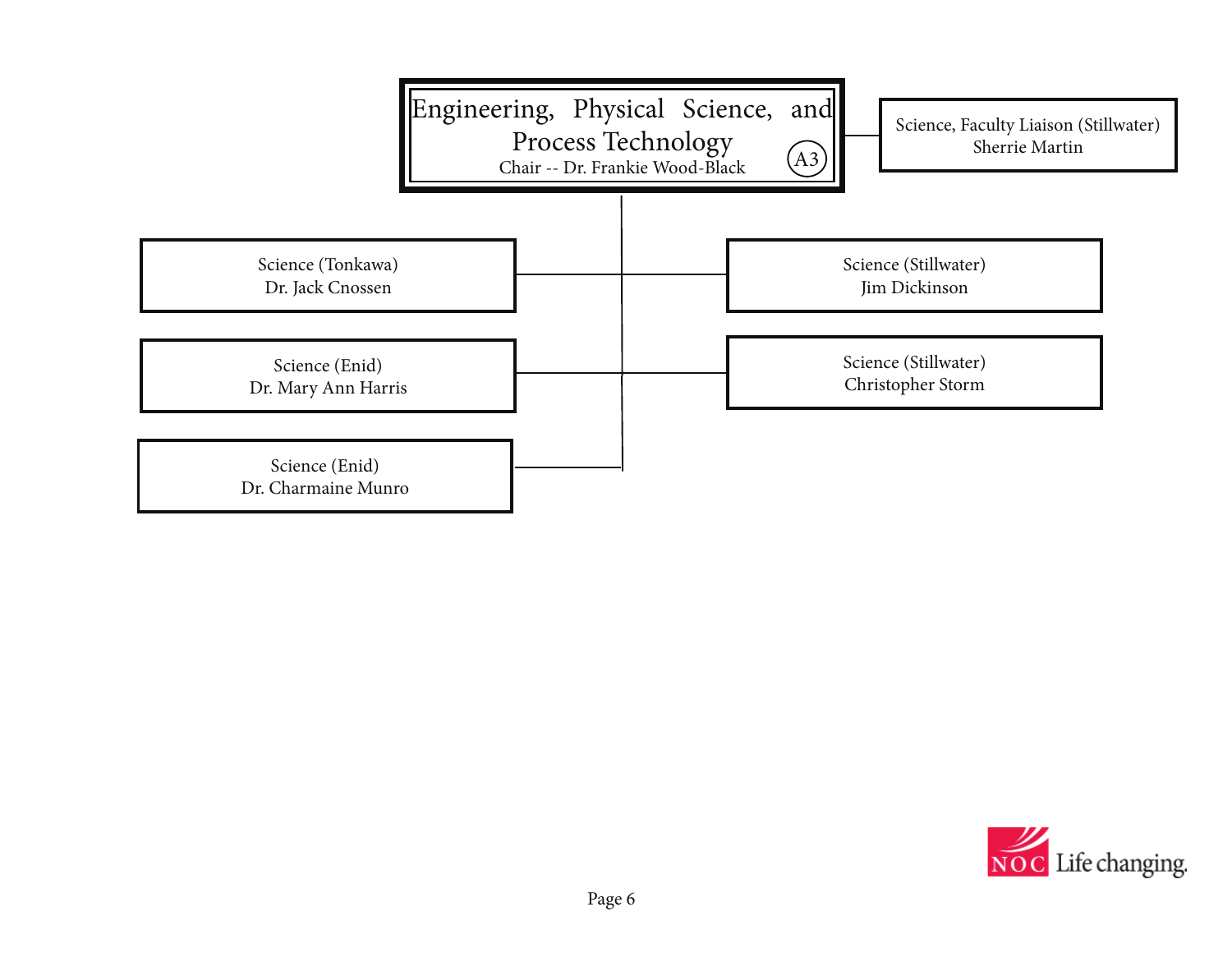

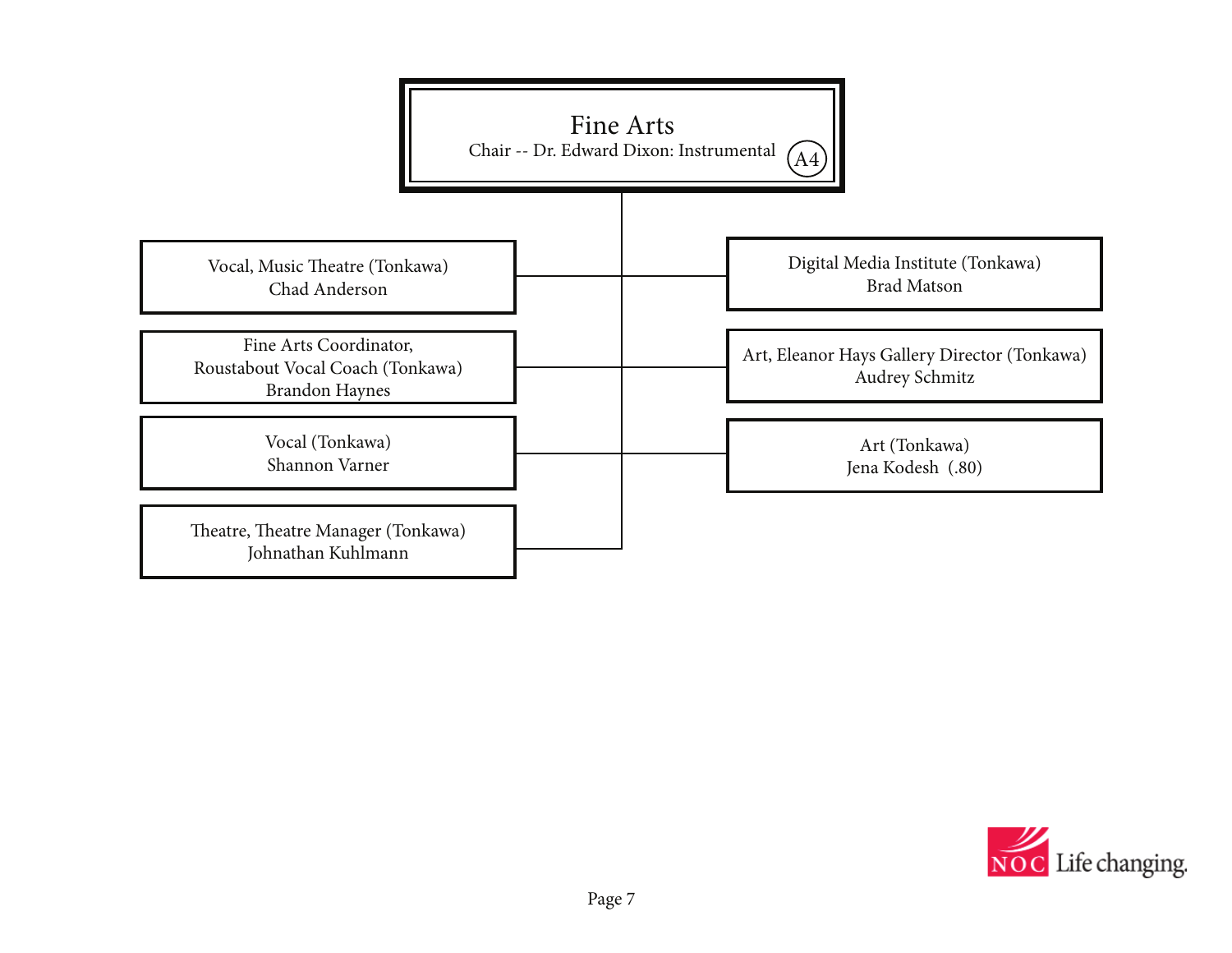

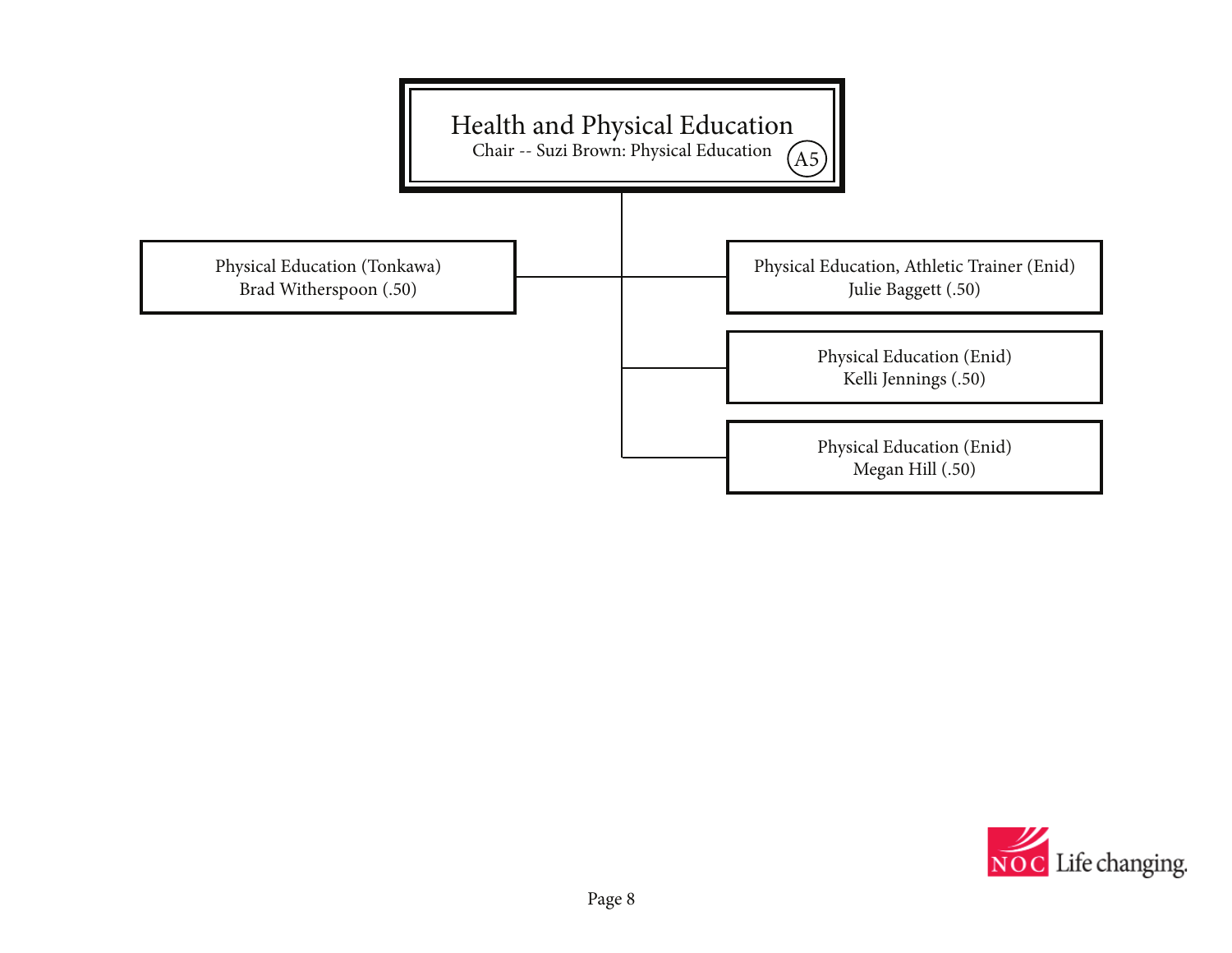

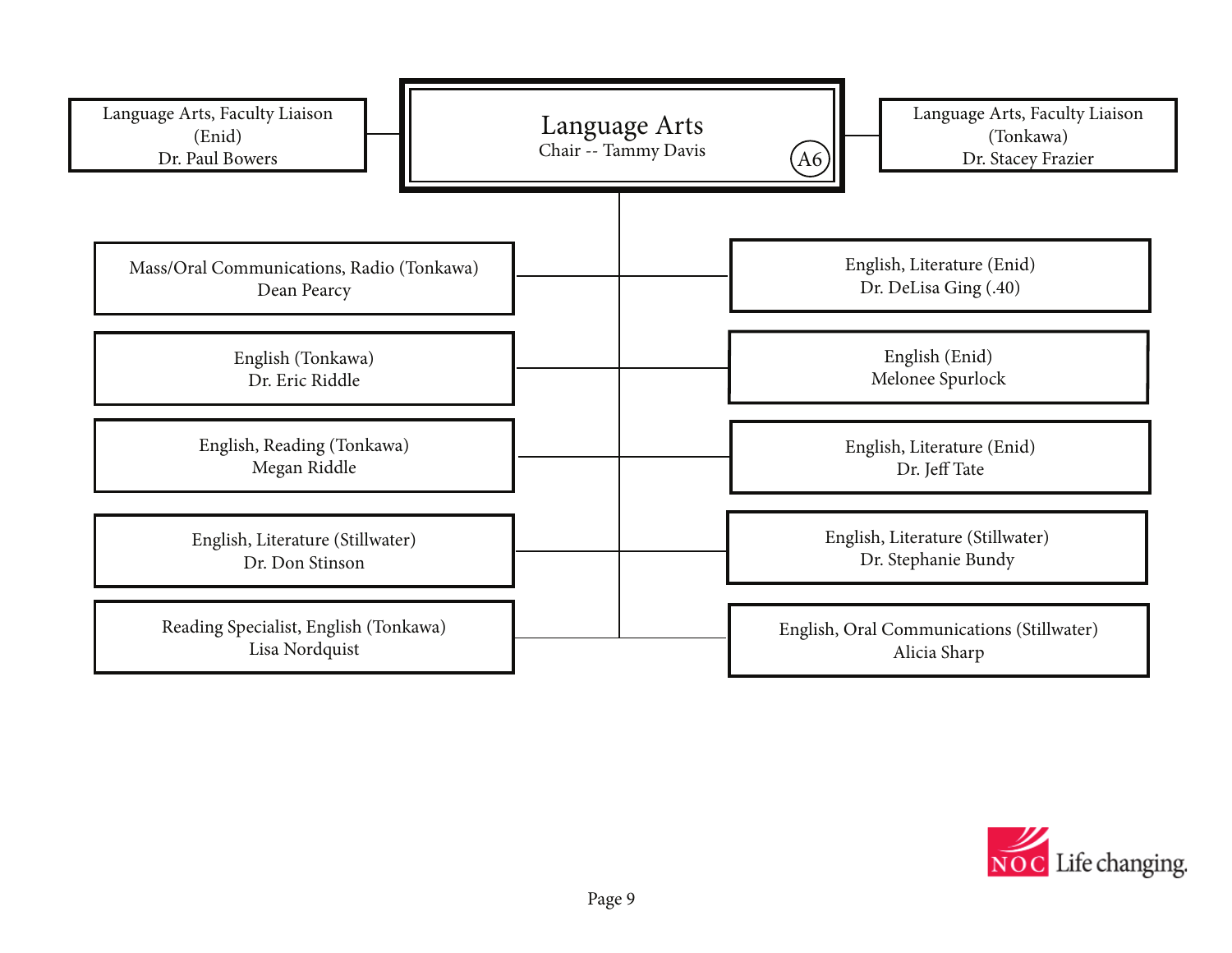

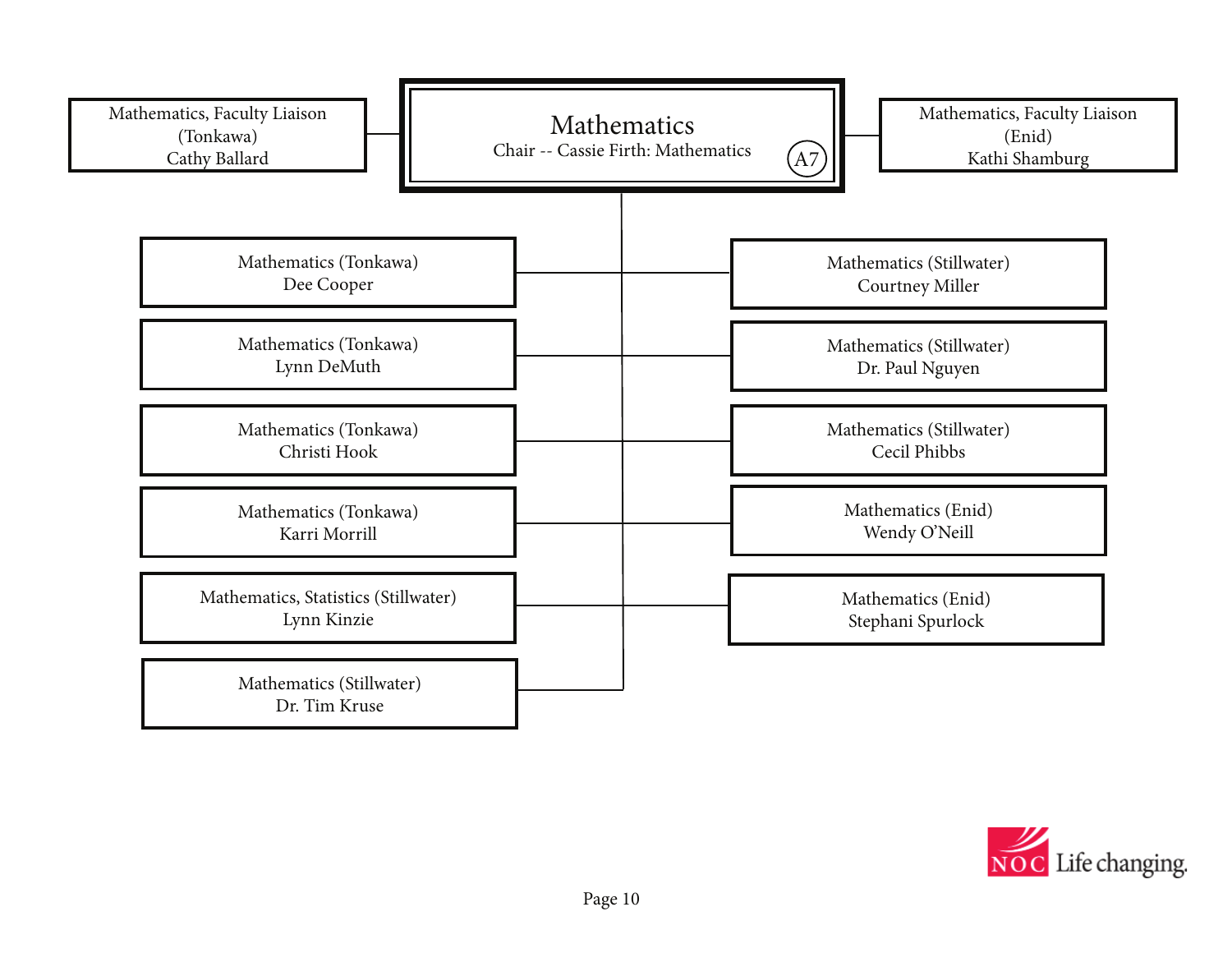

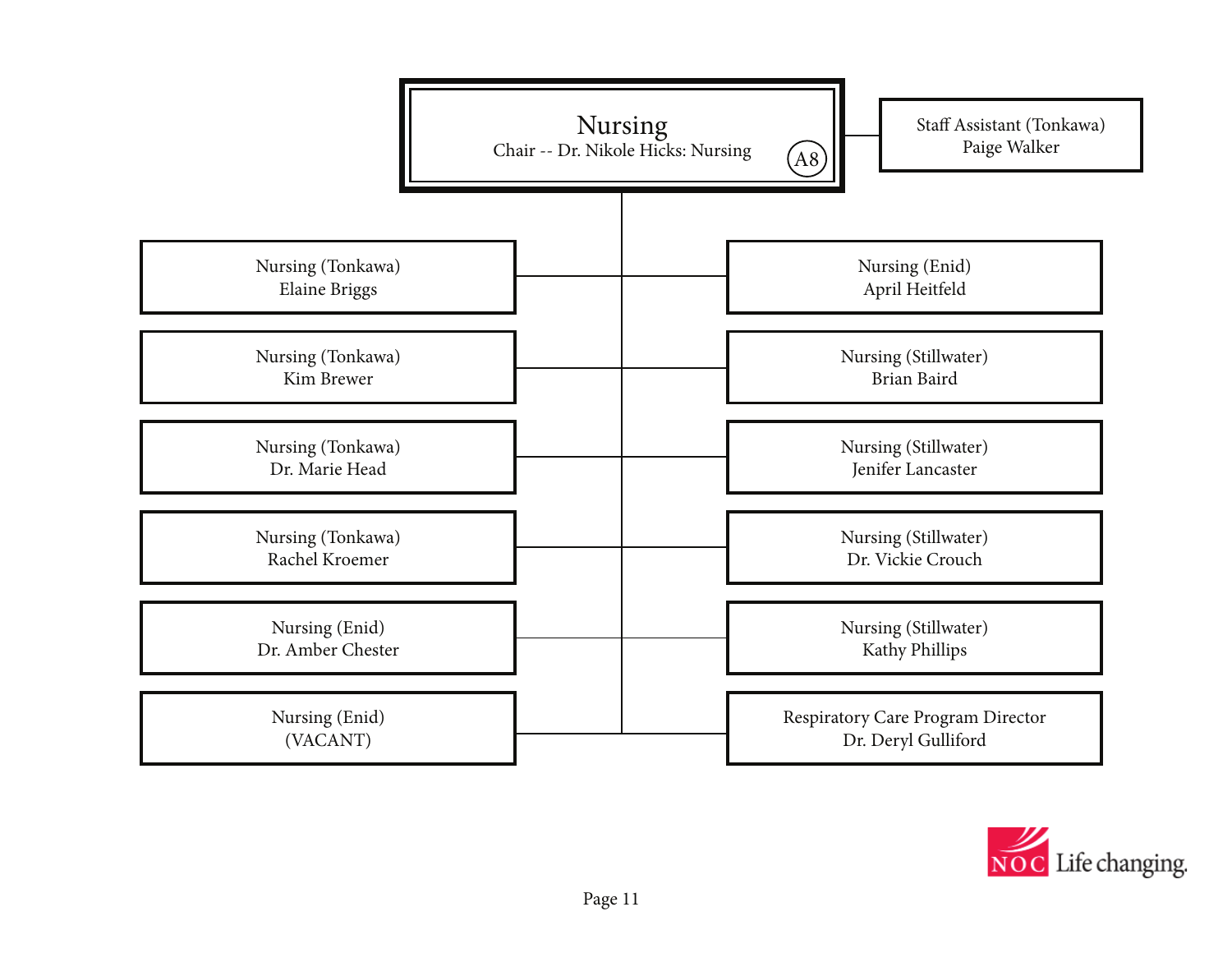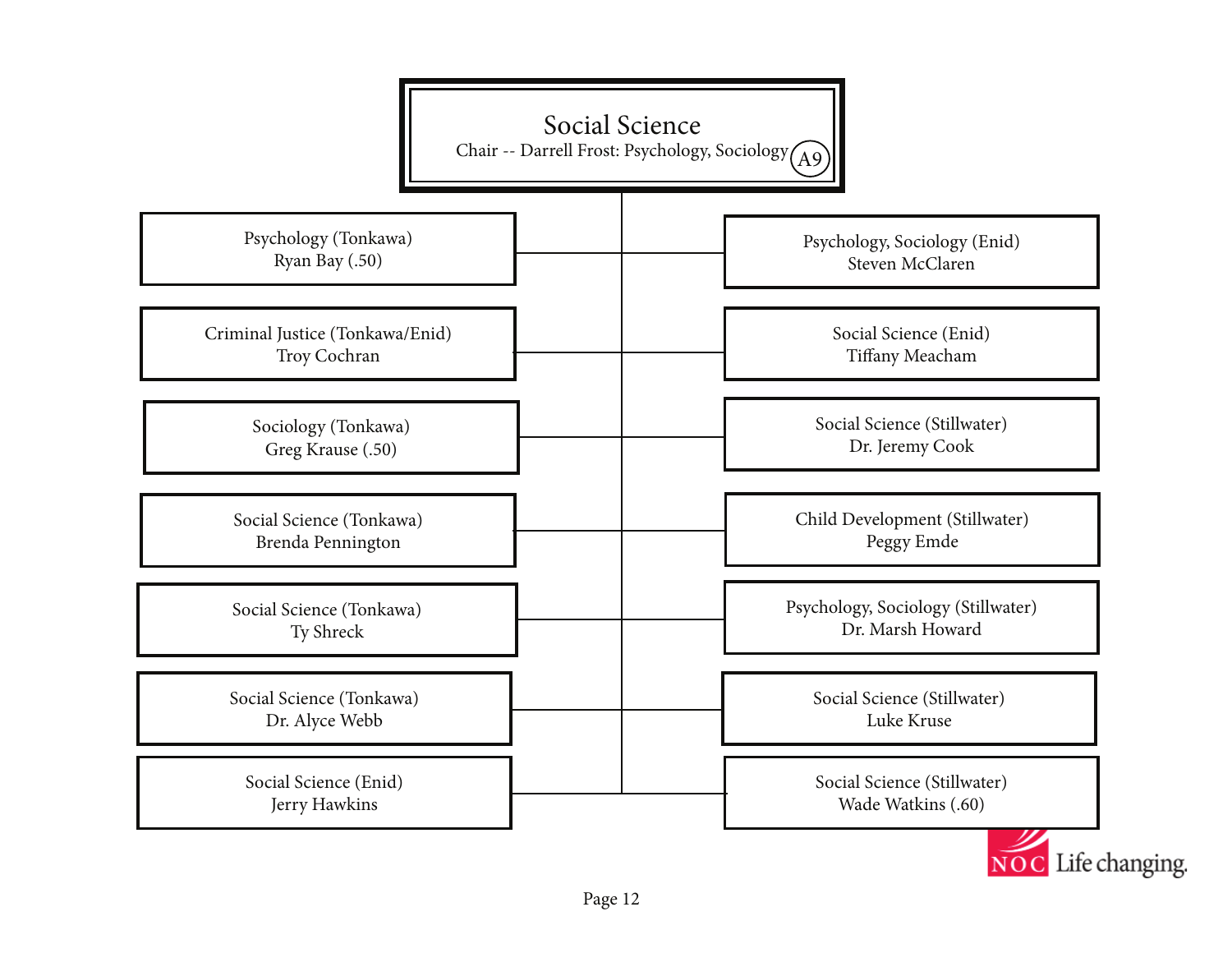

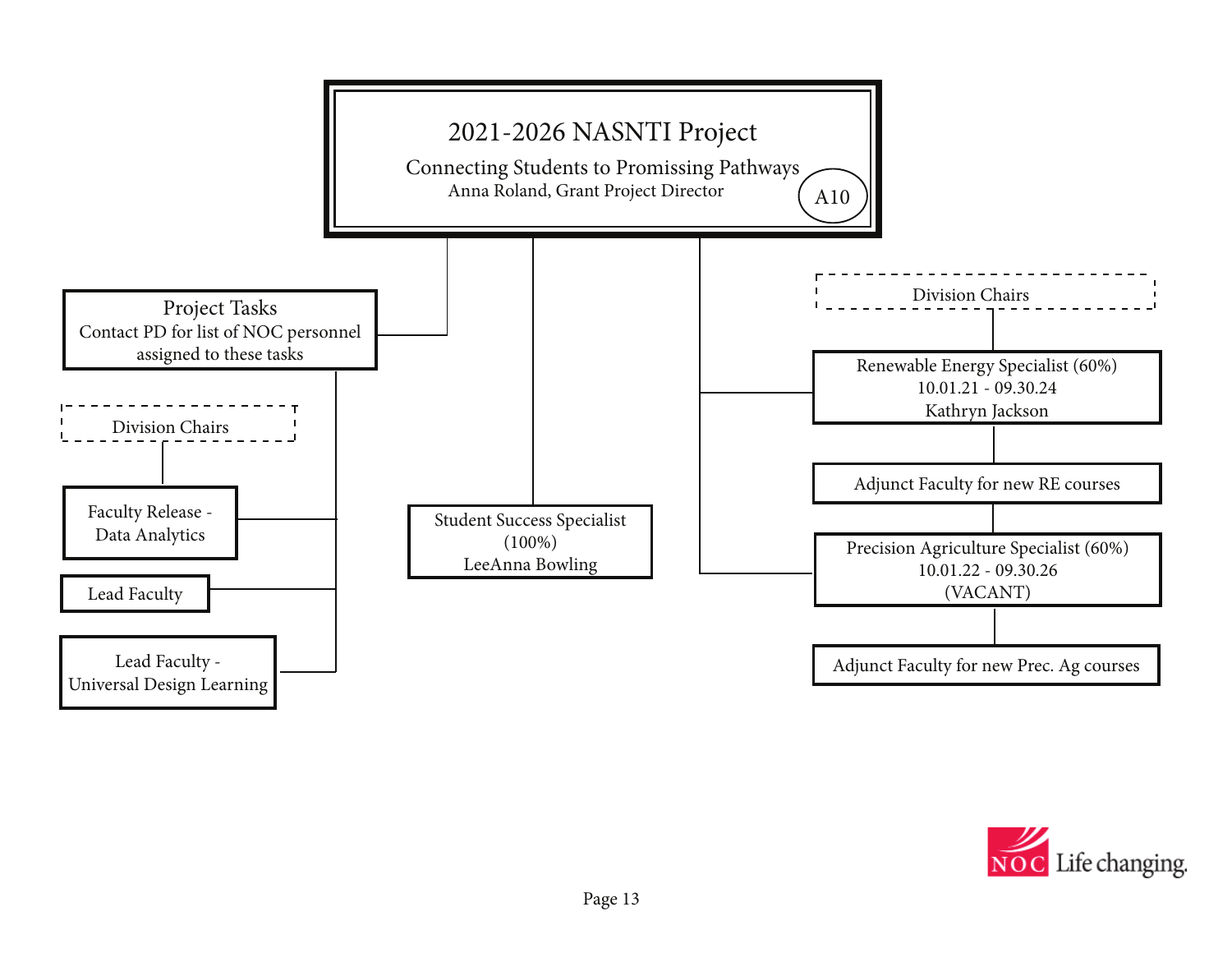

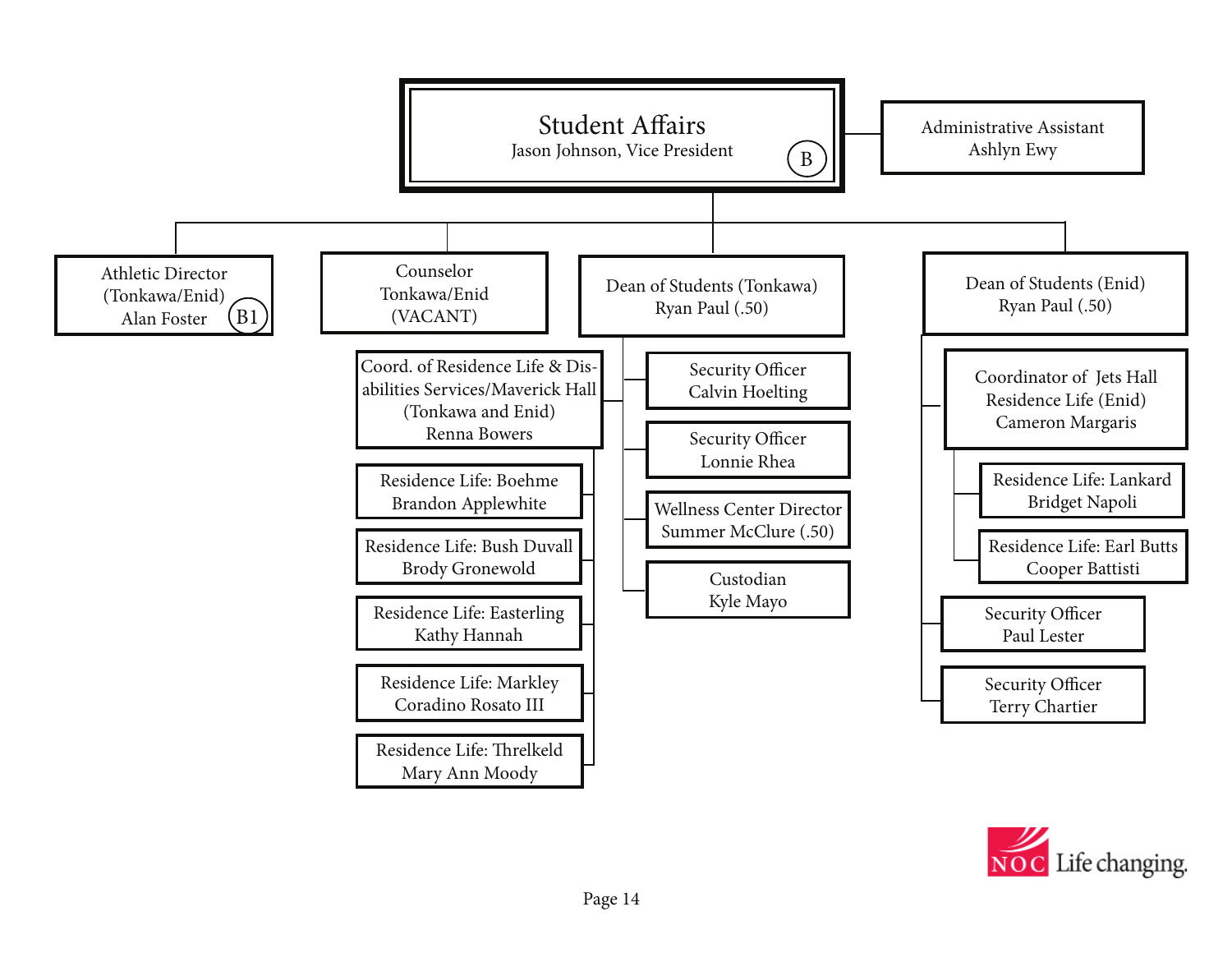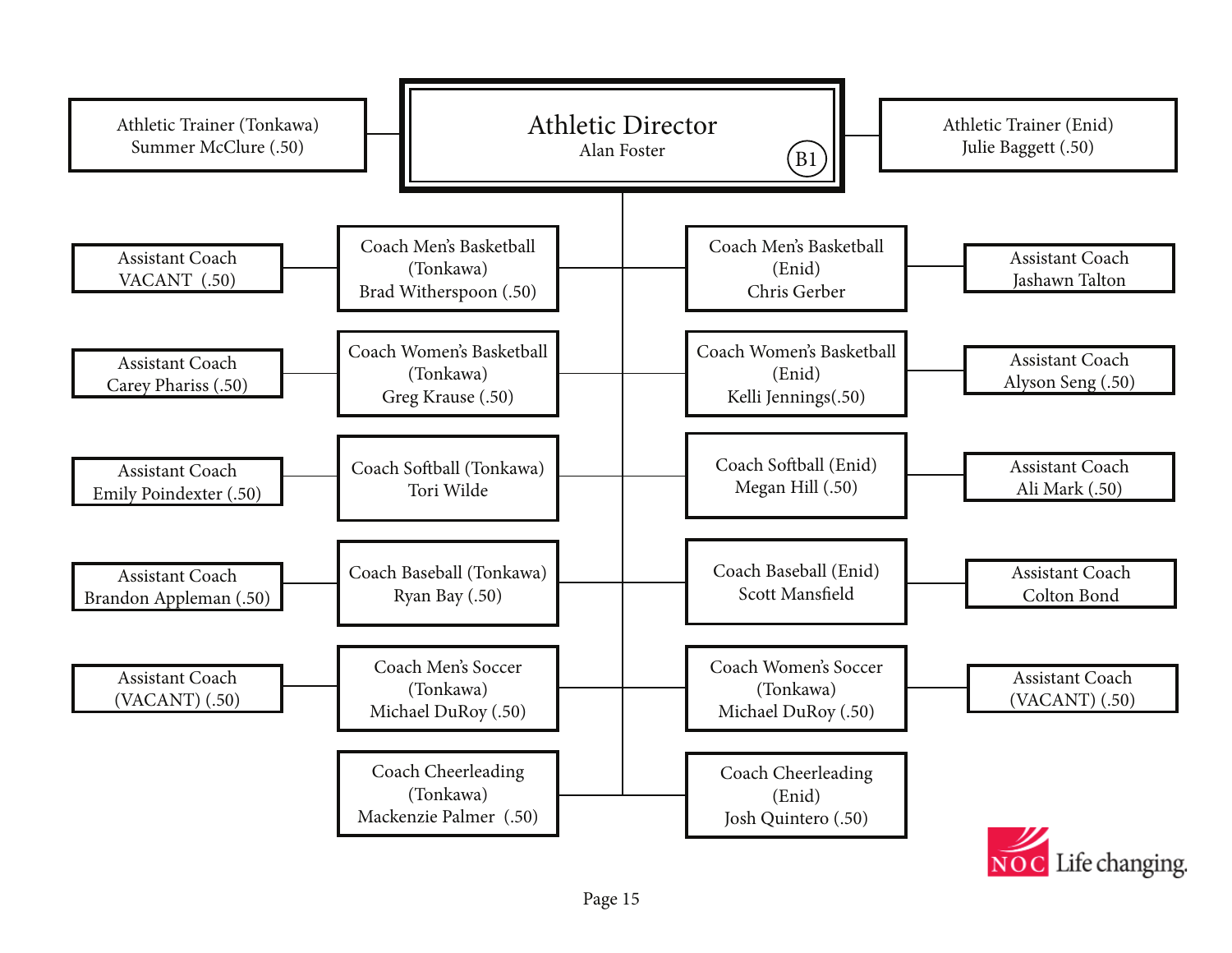

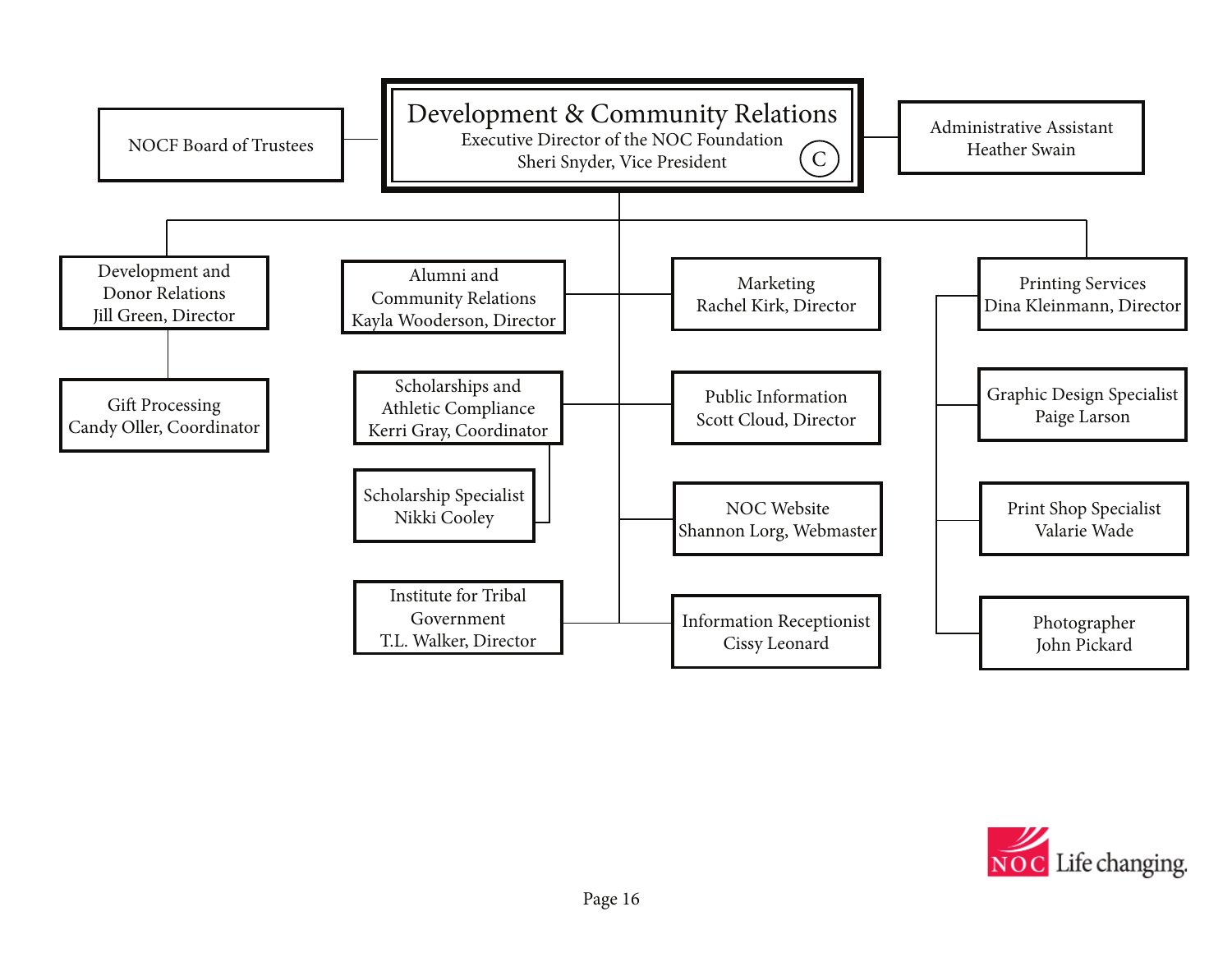

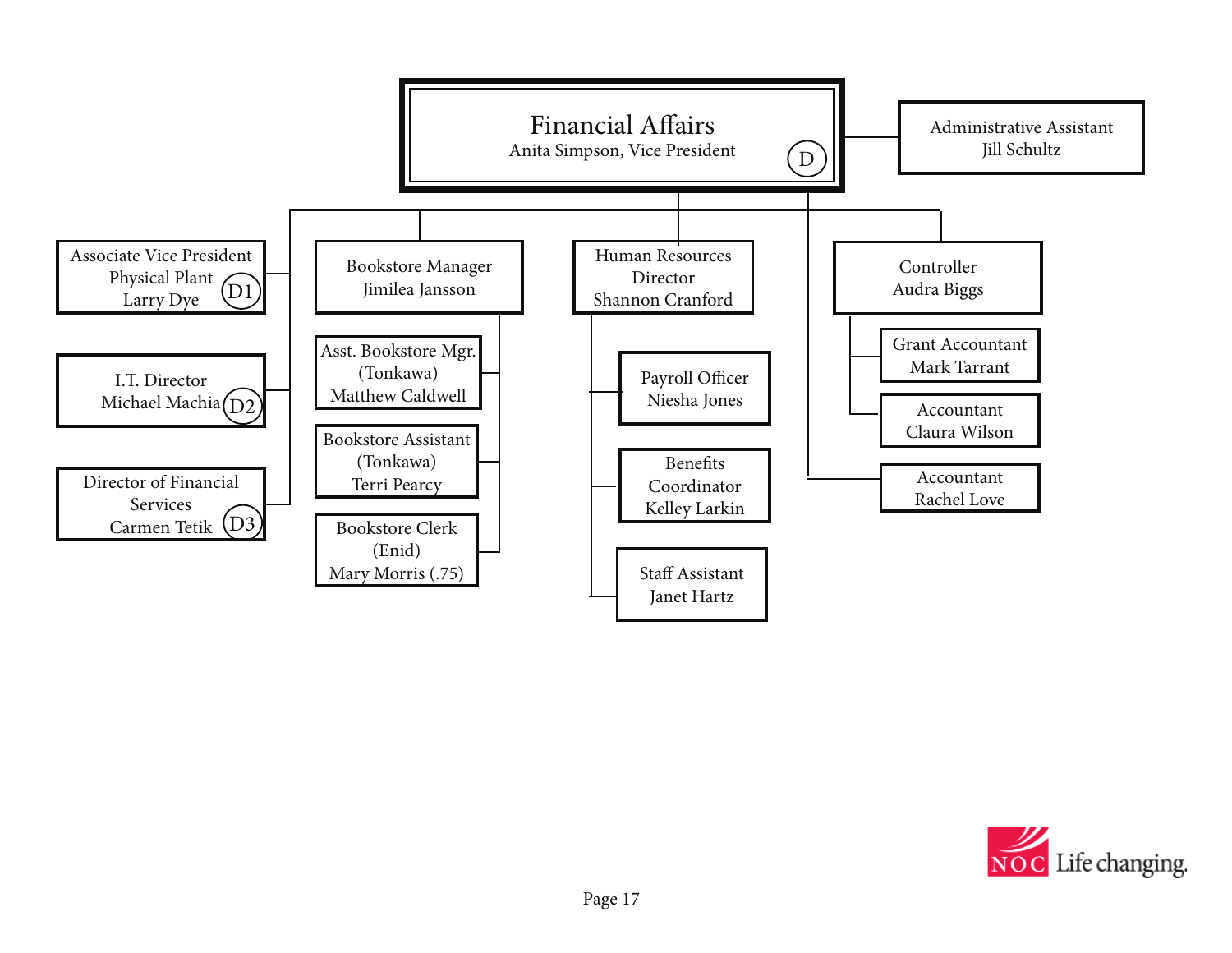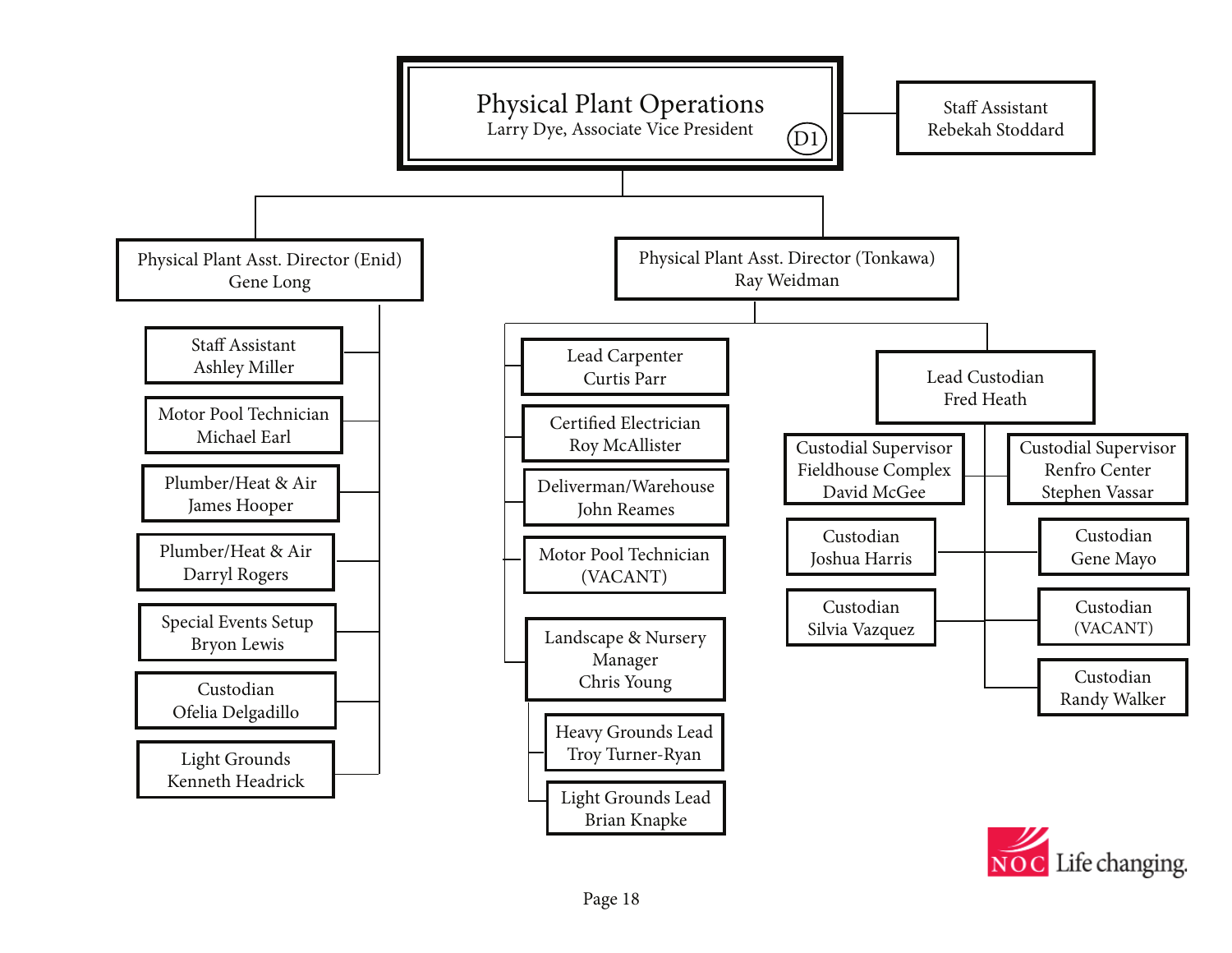

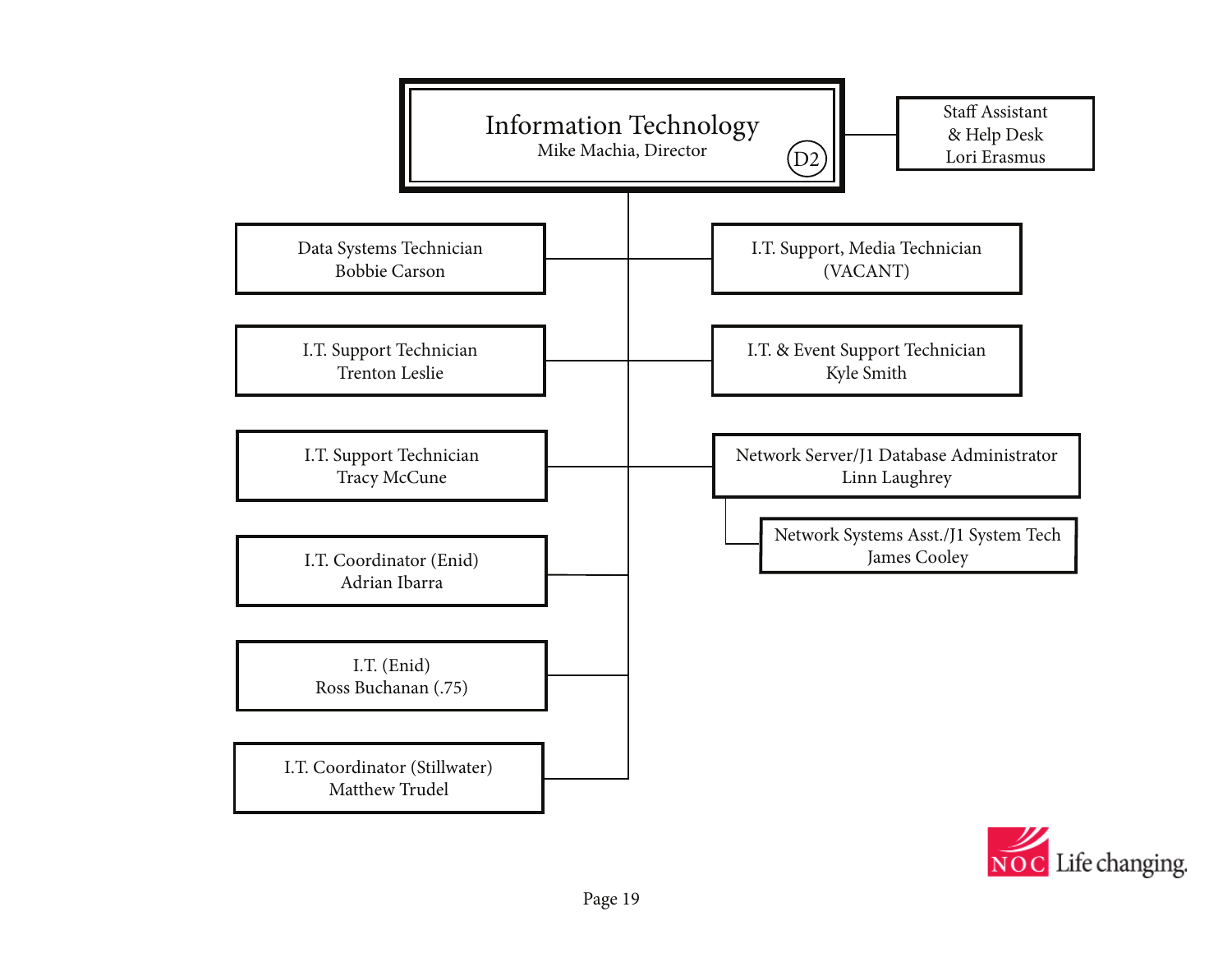

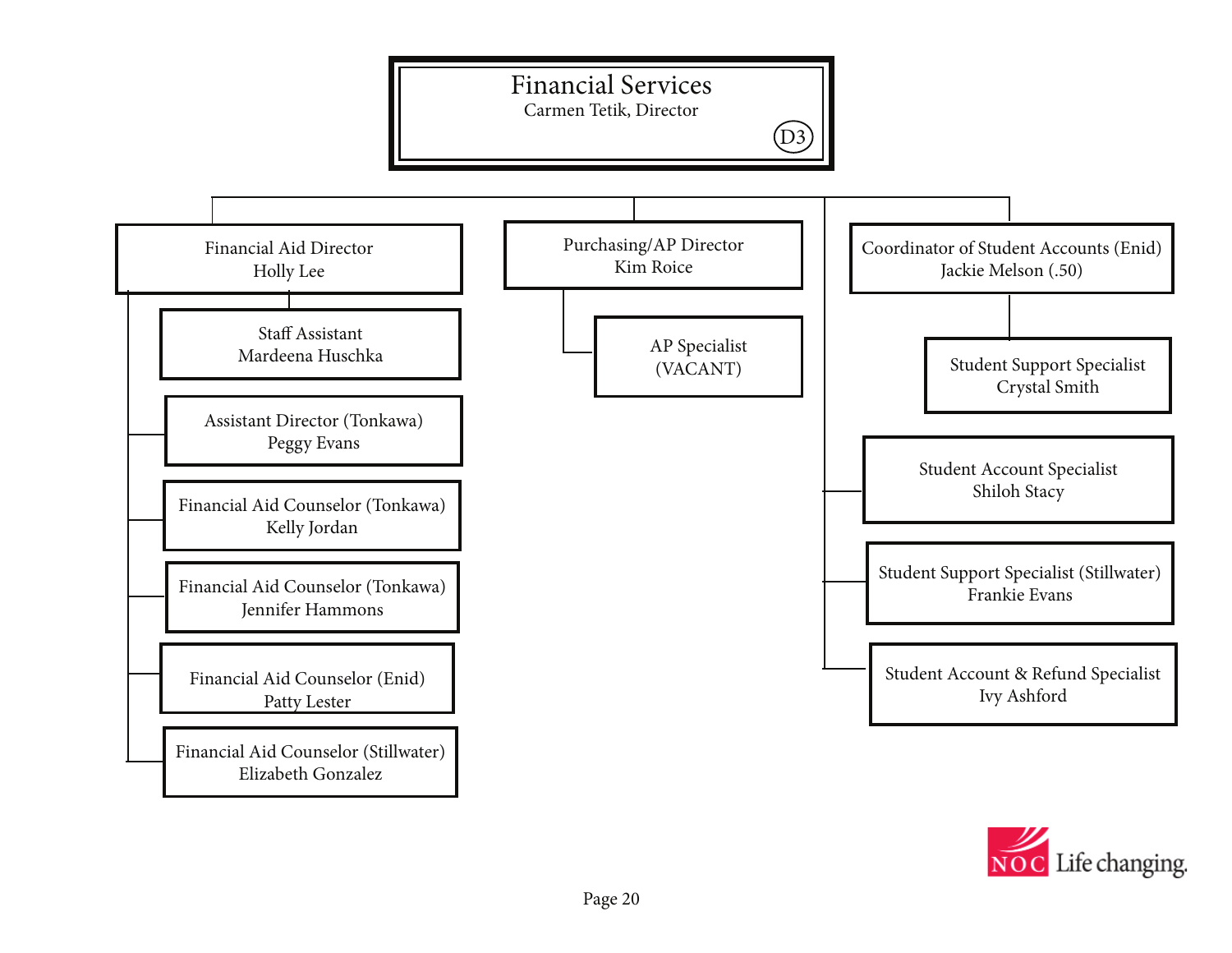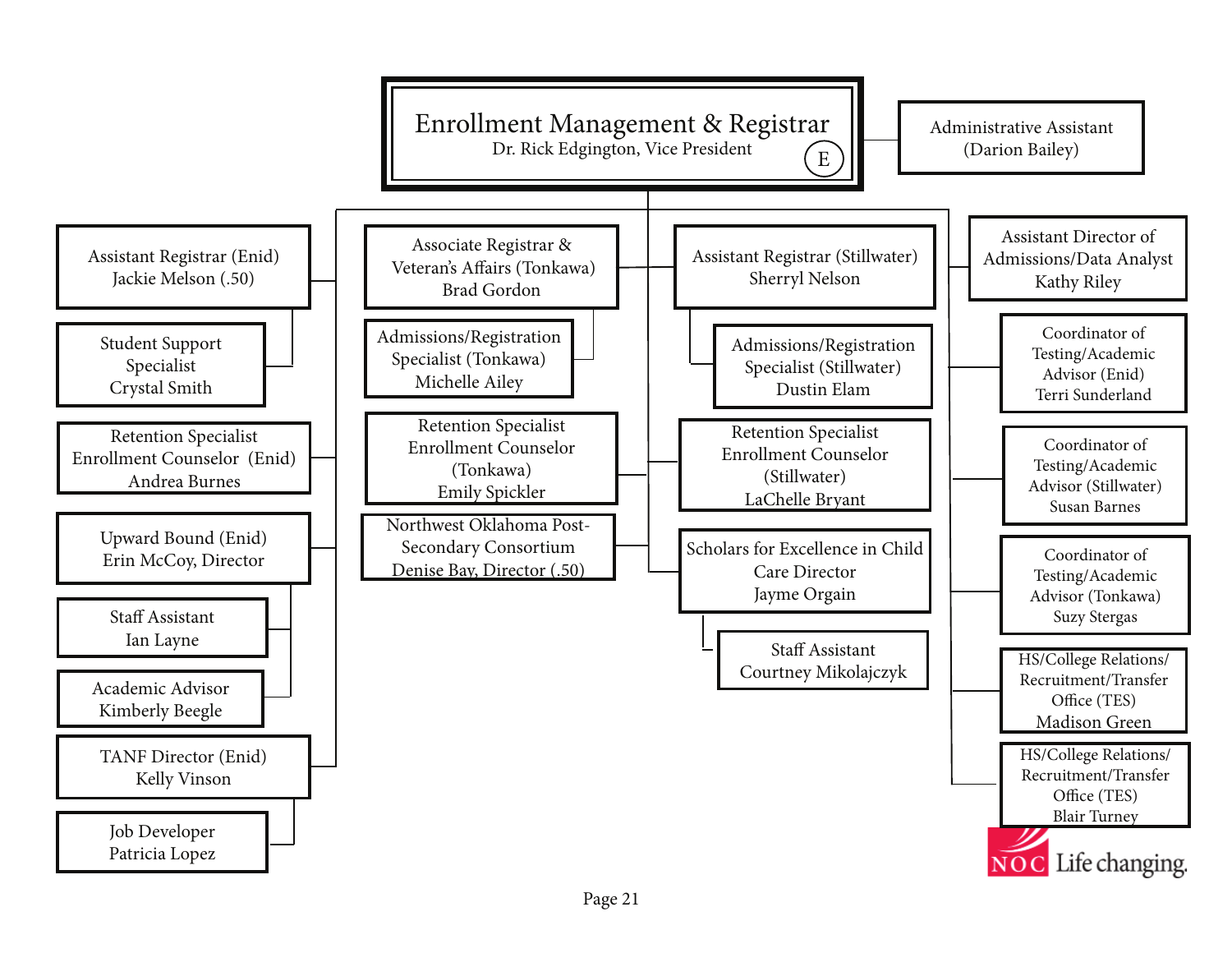

\* Campus VP has oversight of daily activities of all Enid-based employees; refer to institutional organizational chart for direct reports.

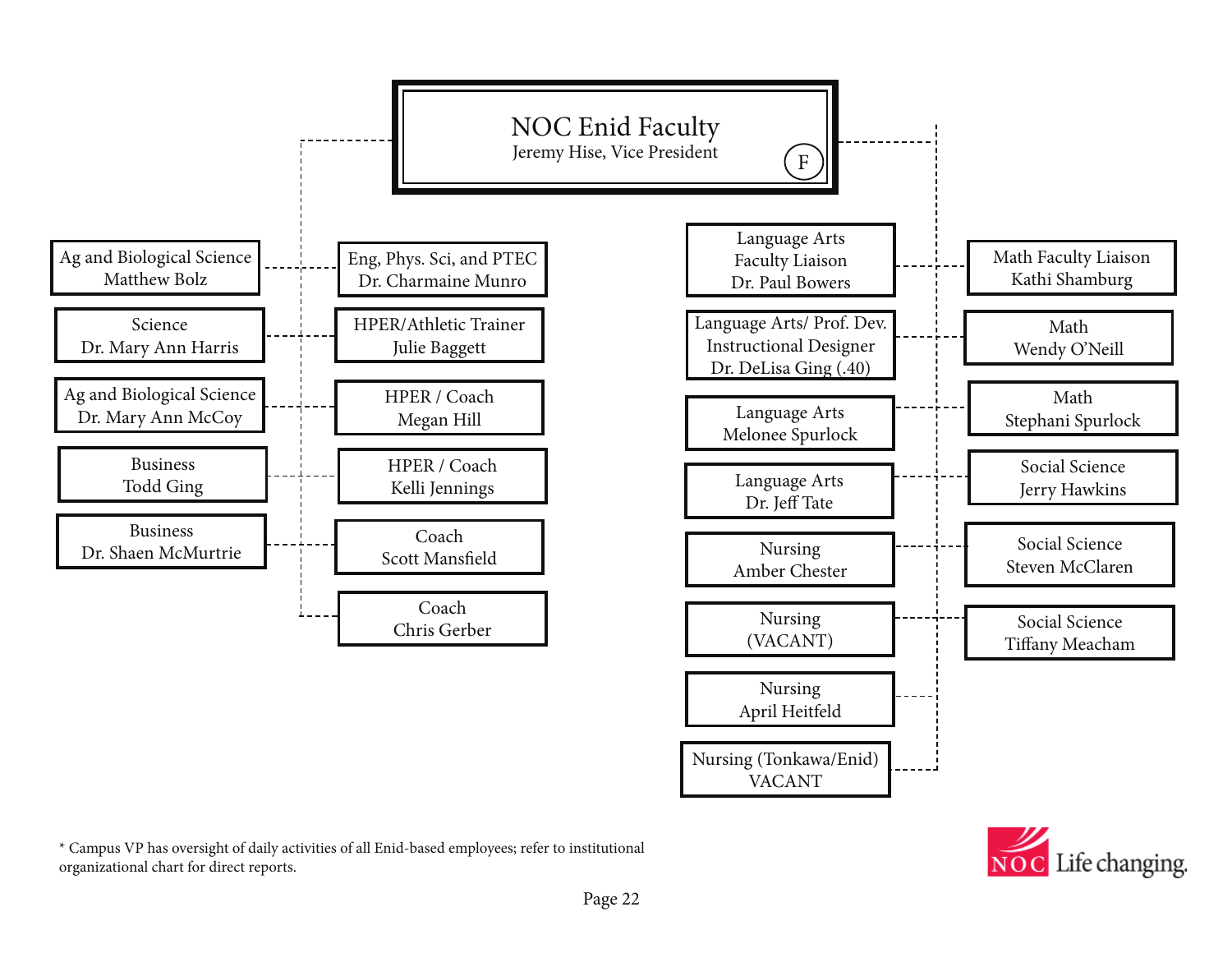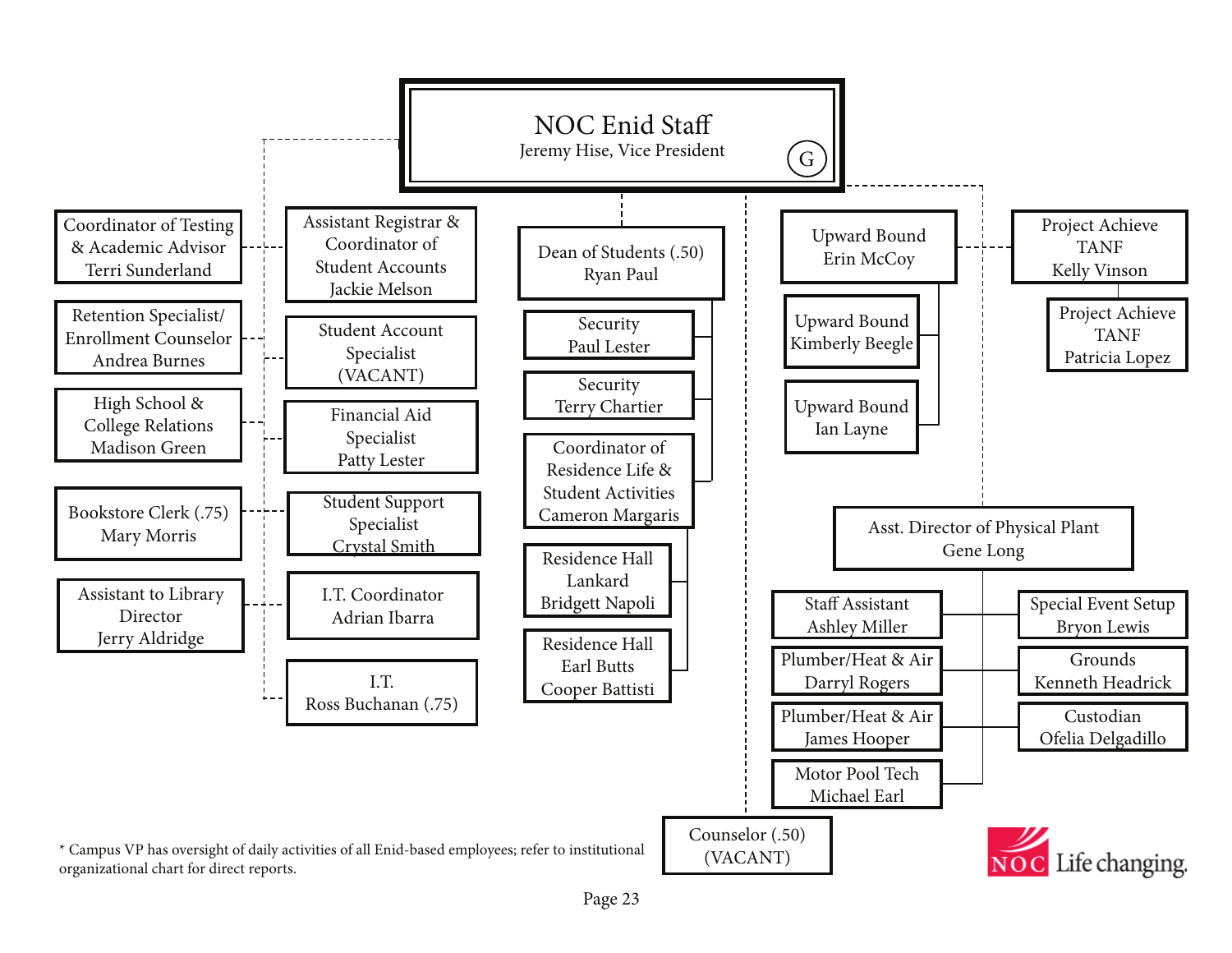